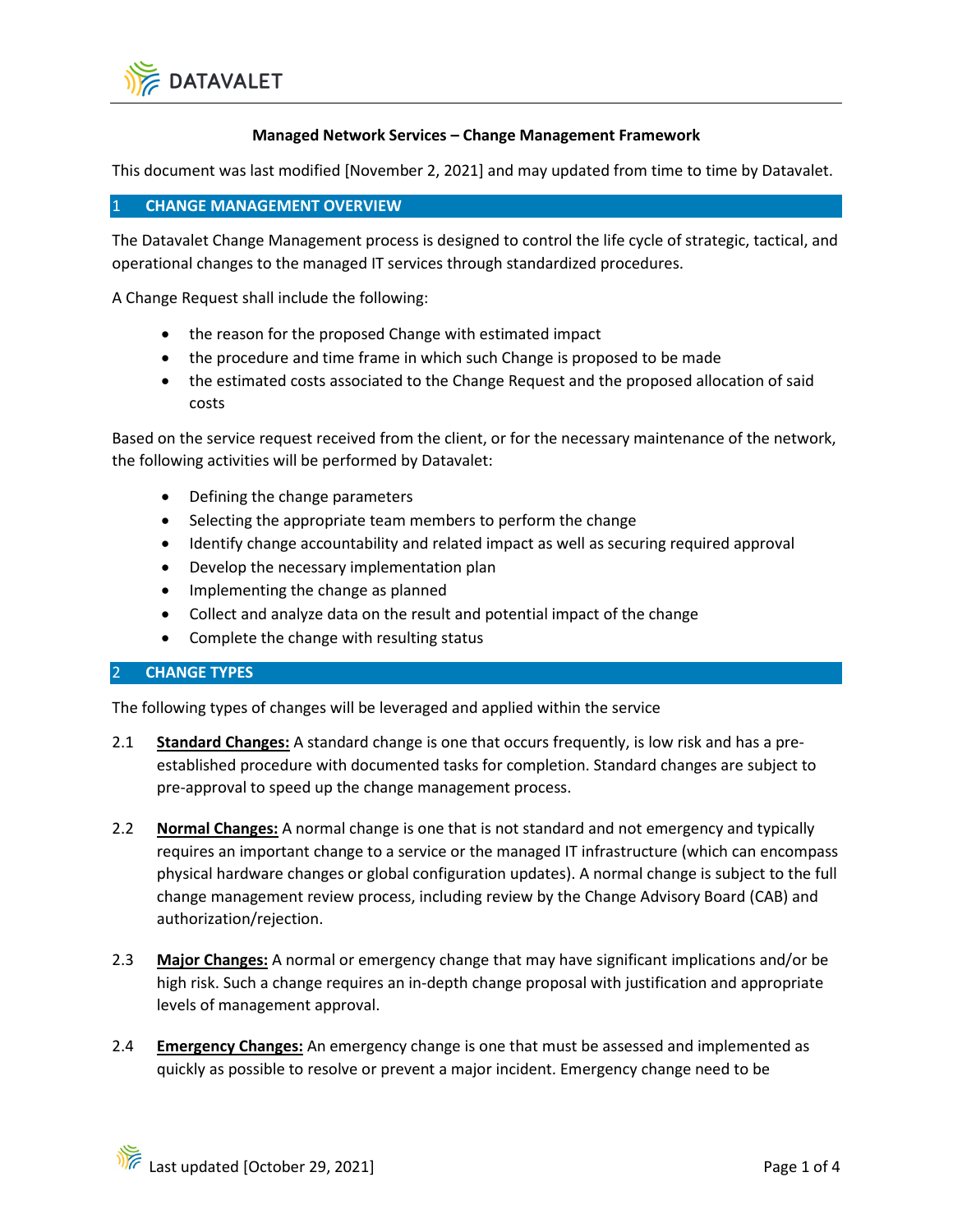

approved by the client and Datavalet management (through emergency CAB procedure) to be performed but could be documented "after-the-fact".

| <b>Change Type</b>                      | <b>Request Type</b> | <b>Lead Time</b>                                                           | <b>Hour of execution</b>                               |
|-----------------------------------------|---------------------|----------------------------------------------------------------------------|--------------------------------------------------------|
| <b>Standard</b>                         | Type 1              | 2 Business days                                                            | <b>Normal business</b><br>hours<br>09:00 to 21:00EDT   |
| <b>Normal</b>                           | Type 2              | Evaluation - 2 Business<br>days<br>Execution - 3 Business<br>days          | Normal business<br>hours<br>09:00 to 21:00EDT          |
| <b>Normal</b><br>(Global Configuration) | Type 2              | Evaluation - 5 Business<br>days<br>Execution - TBD                         | <b>Extended business</b><br>hours<br>06:00 to 24:00EDT |
| <b>Normal</b><br>(Physical Change)      | Type 2              | Evaluation - 2 Business<br>days<br>Execution $-15$<br><b>Business days</b> | <b>Extended business</b><br>hours<br>06:00 to 24:00EDT |
| <b>Major</b>                            | Type 3              | Evaluation - 10<br><b>Business days</b><br>Execution - TBD                 | $TBD$ – per case basis                                 |

## 3 **CHANGE MANAGEMENT SERVICE LEVELS**

The categorizations and service levels for change management related activities are defined below.

| <b>Process</b>                                                        | <b>Measurement</b>                                                                                           | <b>SLO/SLA</b>                                                                   | <b>Target</b> |
|-----------------------------------------------------------------------|--------------------------------------------------------------------------------------------------------------|----------------------------------------------------------------------------------|---------------|
| <b>Request for Change</b><br>(RFC)<br>acknowledgement and<br>response | $\big(\frac{RFC_{\textit{Submitted}}-RFC_{\textit{LateResponse}}\big)$<br>$*100$<br>$RFC_{\text{Submitted}}$ | $\geq$ 98% Within 8<br>business hours                                            | 100%          |
| <b>Successful Change</b><br>implementation                            | $\left(\frac{RFC - RFC_{Incident}}{RFC}\right) * 100$                                                        | $\geq$ 98% of Changes<br>without Incident<br>and within<br><b>Allocated Time</b> | 100%          |

| <b>Process</b>                | <b>Measurement</b>                        | <b>SLO/SLA</b>   | <b>Target</b> |
|-------------------------------|-------------------------------------------|------------------|---------------|
| Acknowledgement of            | Assessing time of publication of critical | Notification of  | 8 hours       |
| <b>Critical CVE</b>           | CVE with written communication sent       | security concern |               |
|                               | to customer                               | within 8 hours   |               |
| <b>Deployment of critical</b> | ((Total amount of in-scope devices $-$    | 80% of affected  | 24            |
| security hotfixes             | devices confirmed with the latest         | devices          | hours         |
|                               | hotfix) divided by the Total amount of    |                  |               |
|                               | in-scope devices) x 100                   |                  |               |

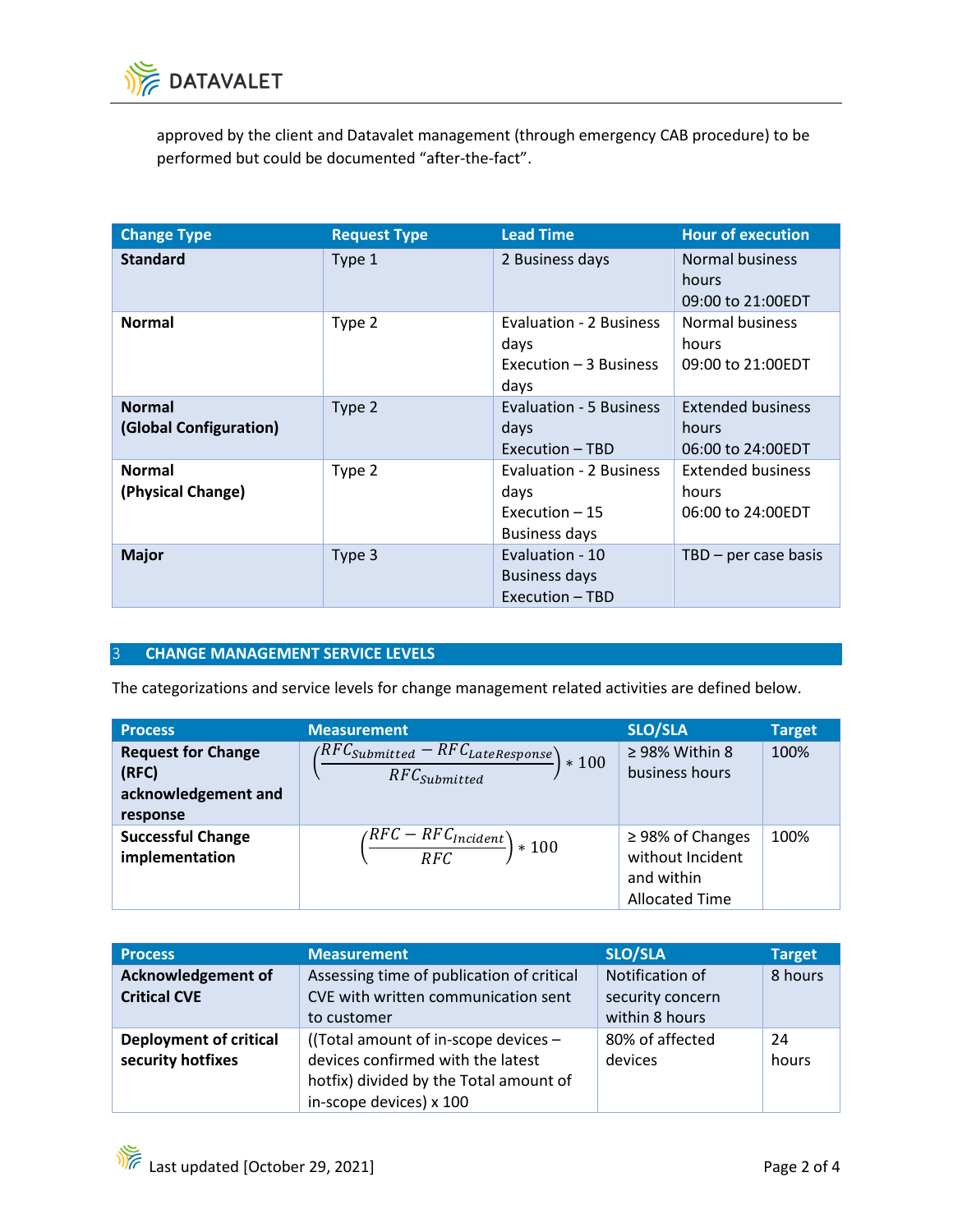# **CHANGE CATALOG**

| <b>Catalog</b><br># | <b>Service Request</b>                                  | Type #         | <b>Service Delivery</b><br><b>Duration</b> |
|---------------------|---------------------------------------------------------|----------------|--------------------------------------------|
|                     |                                                         |                |                                            |
| $\mathbf{1}$        | <b>Access Control List change</b>                       | $\mathbf{1}$   | 2 days                                     |
| 2                   | Create/Remove/Modify Firewall (FW) rules/objects        | 1              | 2 days                                     |
| 3                   | Create/Edit Port-Channel                                | $\mathbf{1}$   | 2 days                                     |
| 4                   | <b>Existing DNS record modification</b>                 | $\mathbf{1}$   | 2 days                                     |
| 5                   | <b>Create DNS record</b>                                | $\overline{2}$ | 5 days                                     |
| 6                   | Interface reset (shutdown/bring up)                     | $\mathbf{1}$   | 2 days                                     |
| $\overline{7}$      | Add IP SLO monitoring                                   | $\mathbf{1}$   | 2 days                                     |
| 8                   | Add/Remove device license                               | $\mathbf{1}$   | 2 days                                     |
| 9                   | Update switch/access point IP                           | $\mathbf{1}$   | 2 days                                     |
| 10                  | LDAP configuration for authentication                   | $\overline{2}$ | 5 days                                     |
| 11                  | Add/Remove/Change NAT                                   | $\mathbf{1}$   | 2 days                                     |
| 12                  | Add/Remove/Change SSID                                  | $\mathbf{1}$   | 2 days                                     |
| 13                  | Port descriptions change                                | $\mathbf{1}$   | 2 days                                     |
| 14                  | VLAN Change (trunk/access port)                         | $\overline{2}$ | 5 days                                     |
| 15                  | Add/Remove/Change VPN Site to Site Configuration        | $\overline{2}$ | 5 days                                     |
| 16                  | Whitelist/Blacklist URL/IP at FW                        | $\mathbf{1}$   | 2 days                                     |
| 17                  | Whitelist/Blacklist end user devices (portal bypass)    | $\mathbf{1}$   | 2 days                                     |
| 18                  | WAN Site/Hardware decommission                          | 3              | 15 days                                    |
| 19                  | <b>Access Point Name Change</b>                         | $\mathbf{1}$   | 2 days                                     |
| 20                  | Replace failed Access Point                             | $\mathbf{1}$   | 2 days                                     |
| 21                  | Add/Remove/Change device to security module             | $\mathbf{1}$   | 2 days                                     |
| 22                  | Add/Remove/Change device to backup scripting            | $\mathbf 1$    | 2 days                                     |
| 23                  | Add/Remove/Change TACACS/Radius setting to device       | $\mathbf{1}$   | 2 days                                     |
| 24                  | Add New Interface                                       | $\overline{2}$ | 5 days                                     |
| 25                  | Add/Remove/Change Port Forwarding                       | 1              | 2 days                                     |
| 26                  | Create/Modify/Delete User Profile                       | 1              | 2 days                                     |
| 27                  | Create/Modify/Delete Client Profile                     | $\overline{2}$ | 5 days                                     |
| 28                  | Add/Remove/Change bandwidth limitation rules<br>(quota) | 3              | 15 days                                    |
| 29                  | Add/Remove/Change QoS policies                          | 3              | 15 days                                    |
| 30                  | Configure Firewall logs forwarding                      | 3              | 15 days                                    |